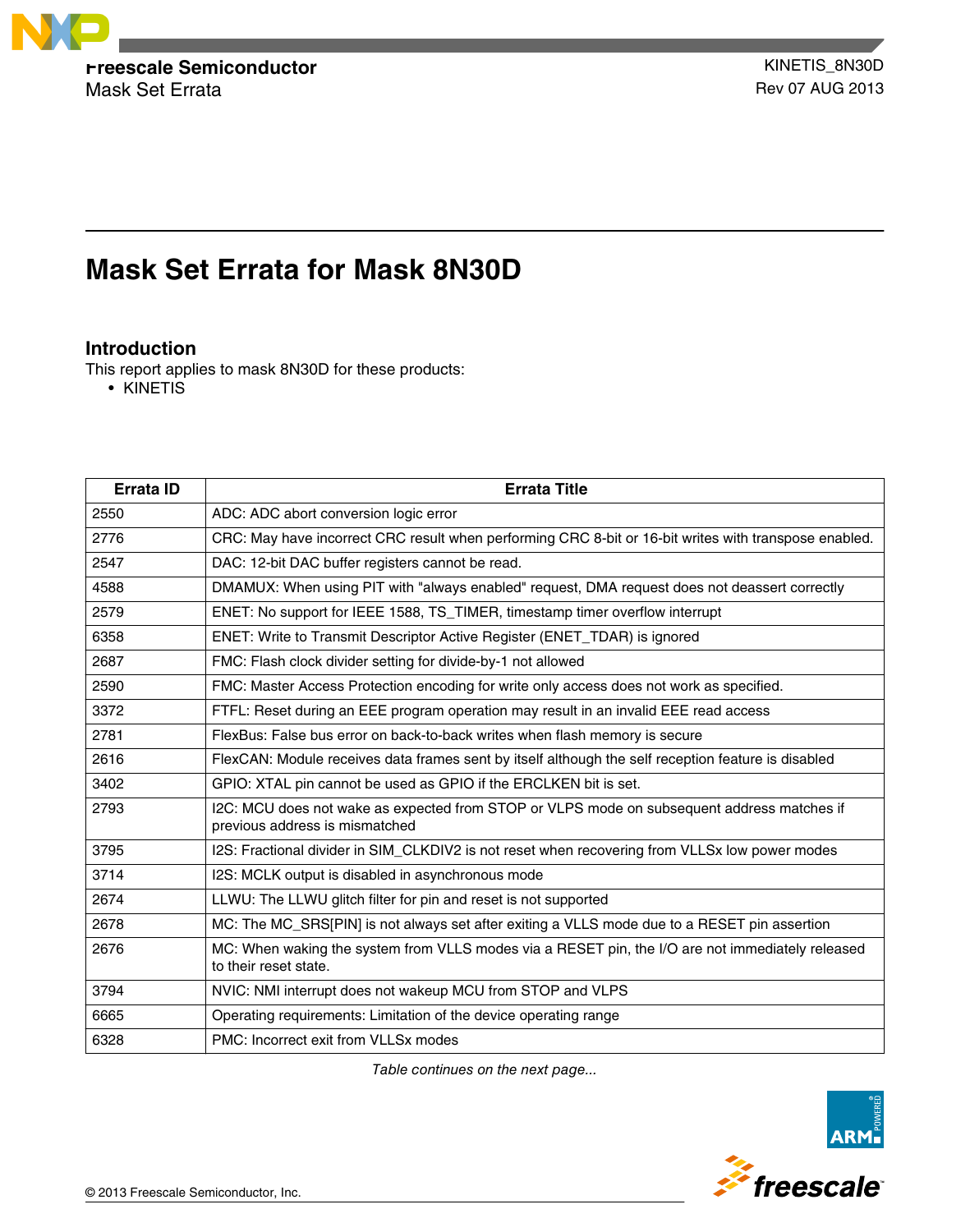| <b>Errata ID</b> | <b>Errata Title</b>                                                                                                                  |
|------------------|--------------------------------------------------------------------------------------------------------------------------------------|
| 2542             | PMC: Very Low Power Run (VLPR) and Very Low Power Wait (VLPW) power modes are not supported                                          |
| 2576             | RTC: When the RTC is configured to allow supervisor access only, the write and read access registers<br>can be modified in user mode |
| 3981             | SDHC: ADMA fails when data length in the last descriptor is less or equal to 4 bytes                                                 |
| 3982             | SDHC: ADMA transfer error when the block size is not a multiple of four                                                              |
| 4624             | SDHC: AutoCMD12 and R1b polling problem                                                                                              |
| 3977             | SDHC: Does not support Infinite Block Transfer Mode                                                                                  |
| 4627             | SDHC: Erroneous CMD CRC error and CMD Index error may occur on sending new CMD during data<br>transfer                               |
| 3980             | SDHC: Glitch is generated on card clock with software reset or clock divider change                                                  |
| 3983             | SDHC: Problem when ADMA2 last descriptor is LINK or NOP                                                                              |
| 3978             | SDHC: Software can not clear DMA interrupt status bit after read operation                                                           |
| 3984             | SDHC: eSDHC misses SDIO interrupt when CINT is disabled                                                                              |
| 5708             | SLCD: LCD waveforms can exceed voltage specification for 3V or 5V glass                                                              |
| 2591             | TSI: TSI_SCANC[SMOD] behaves as an inactive time instead of a scan period value                                                      |
| 2638             | TSI: The counter registers are not immediately updated after the EOSF bit is set.                                                    |
| 2582             | UART: Flow control timing issue can result in loss of characters                                                                     |
| 4945             | UART: ISO-7816 T=1 mode receive data format with a single stop bit is not supported                                                  |
| 3892             | UART: ISO-7816 automatic initial character detect feature not working correctly                                                      |
| 2584             | UART: Possible conflicts between UART interrupt service routines and DMA requests                                                    |
| 5704             | UART: TC bit in UARTx S1 register is set before the last character is sent out in ISO7816 T=0 mode                                   |
| 5928             | USBOTG: USBx_USBTRC0[USBRESET] bit does not operate as expected in all cases                                                         |
| 3796             | USBREG: Cannot use USB Regulator standby mode when output is powering MCU via VDD.                                                   |
| 2686             | WDOG: A watchdog reset while the system is in STOP or VLPS modes causes an incorrect wakeup<br>sequence                              |

### **e2550: ADC: ADC abort conversion logic error**

**Errata type:** Errata

- **Description:** The ADC abort conversion logic does not function as specified. Writes to the ADC CV1, CV2, OFS, PG, MG, CLPx, and CLMx registers will not abort a conversion.
- **Workaround:** The abort conversion logic protects against changes to the ADC configuration during a conversion. To avoid this issue, do not change ADC settings during a conversion.

# **e2776: CRC: May have incorrect CRC result when performing CRC 8-bit or 16-bit writes with transpose enabled.**

**Errata type:** Errata

**Description:** If performing CRC 8-bit or 16-bit writes with transpose enabled, the final checksum may have an incorrect CRC result.

**Workaround:** Write accesses to the CRC when transpose is enabled should always be 32-bit.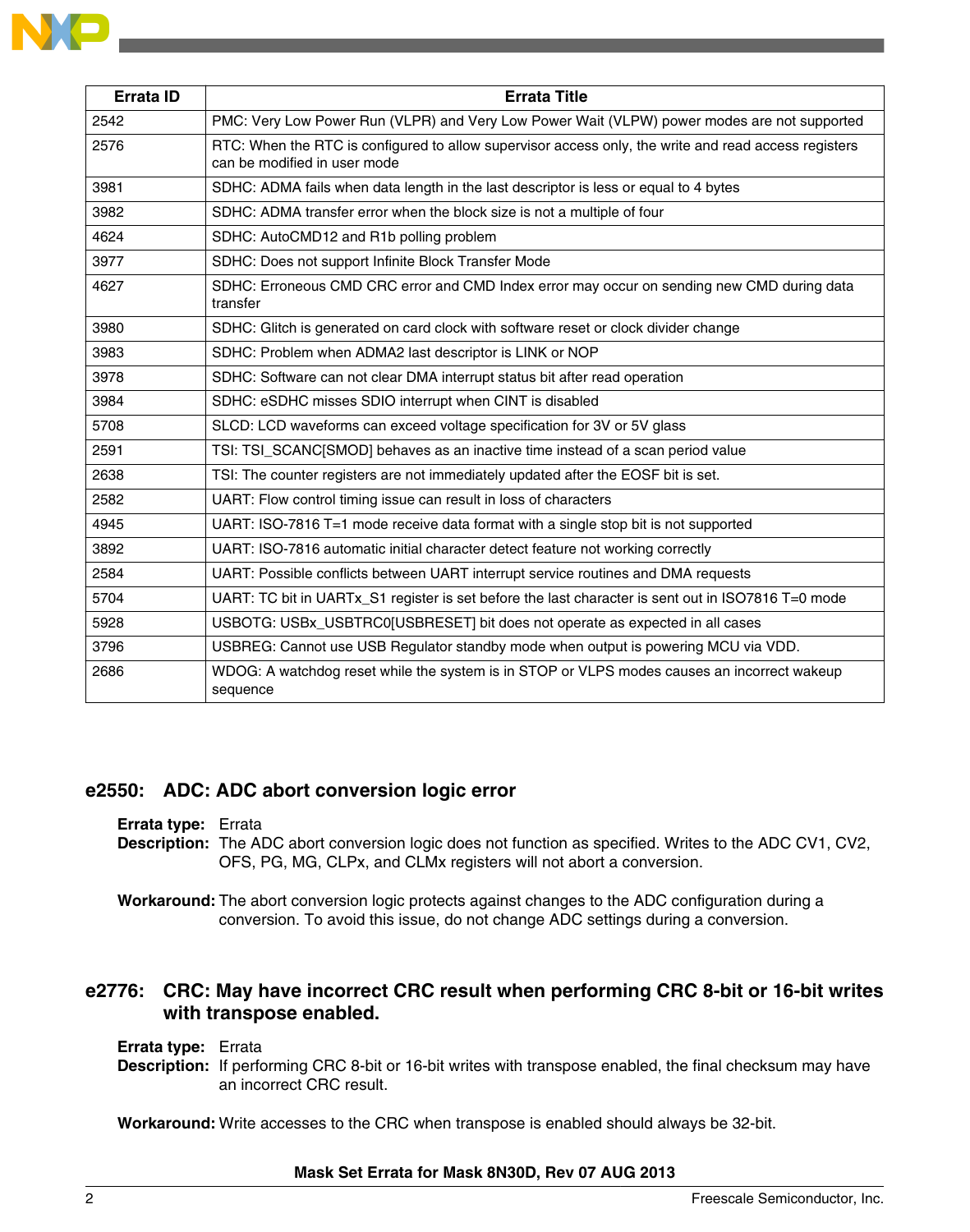

### **e2547: DAC: 12-bit DAC buffer registers cannot be read.**

#### **Errata type:** Errata

**Description:** The 12-bit DAC buffer registers, DACx\_DAT[1:15]L and DACx\_DAT[1:15]H, cannot be read. The data that is written to these registers cannot be read. Only DACx\_DAT0L and DACx DAT0H can be read correctly.

**Workaround:** Treat the DACx\_DAT[1:15]L and DACx\_DAT[1:15]H registers as write-only registers because reads may return invalid data. The DAC buffer can still be used since the values written to these registers are valid.

# **e4588: DMAMUX: When using PIT with "always enabled" request, DMA request does not deassert correctly**

**Errata type:** Errata

**Description:** The PIT module is not assigned as a stand-alone DMA request source in the DMA request mux. Instead, the PIT is used as the trigger for the DMAMUX periodic trigger mode. If you want to use one of the PIT channels for periodic DMA requests, you would use the periodic trigger mode in conjunction with one of the "always enabled" DMA requests. However, the DMA request does not assert correctly in this case.

> Instead of sending a single DMA request every time the PIT expires, the first time the PIT triggers a DMA transfer the "always enabled" source will not negate its request. This results in the DMA request remaining asserted continuously after the first trigger.

**Workaround:** Use of the PIT to trigger DMA channels where the major loop count is greater than one is not recommended. For periodic triggering of DMA requests with major loop counts greater than one, we recommended using another timer module instead of the PIT.

> If using the PIT to trigger a DMA channel where the major loop count is set to one, then in order to get the desired periodic triggering, the DMA must do the following in the interrupt service routine for the DMA\_DONE interrupt:

1. Set the DMA\_TCDn\_CSR[DREQ] bit and configure DMAMUX\_CHCFGn[ENBL] = 0

2. Then again DMAMUX\_CHCFGn[ENBL] = 1, DMASREQ=channel in your DMA DONE interrupt service routine so that "always enabled" source could negate its request then DMA request could be negated.

This will allow the desired periodic triggering to function as expected.

### **e2579: ENET: No support for IEEE 1588, TS\_TIMER, timestamp timer overflow interrupt**

**Errata type:** Errata

**Description:** The TS\_TIMER interrupt signal is not connected to the NVIC and will not generate an interrupt event. This interrupt is set when the 1588 counter matches the period register.

**Workaround:** One of the 1588 counter channels can be configured in output compare software-only mode to generate the periodic interrupt events.

This can be used to generate a counter periodic interrupt:

Initialize the timer: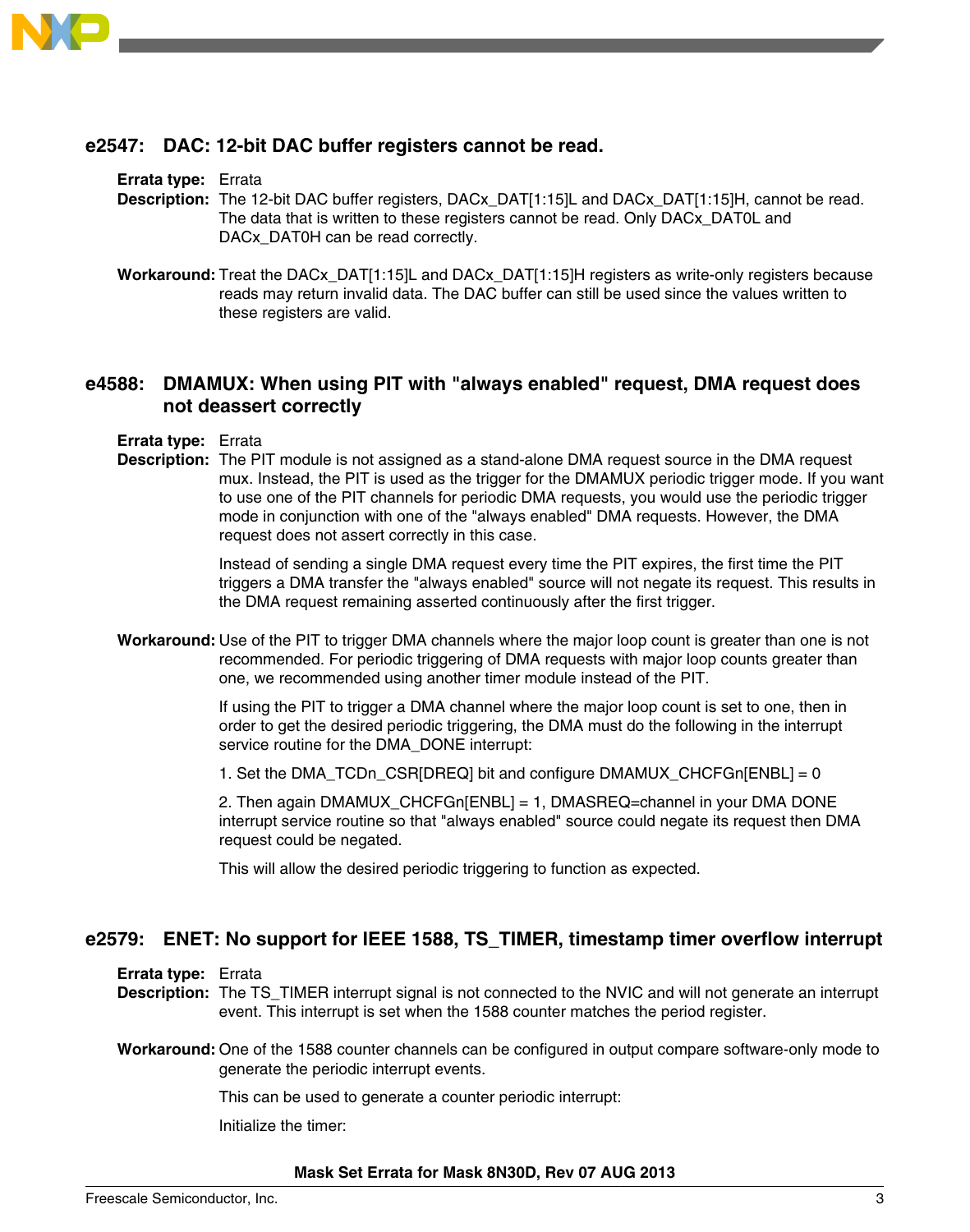

1) Set the ENET\_ATPER to the desired value

2) Set the ENET\_ATINC register to match the selected 1588 clock.

3) Set the ENET\_TCCRn register with ENET\_ATPER – ENET\_ATINC[INC] value. The ENET\_ATINC[INC] offset is needed to match the internal 1588 clock synchronization.

4) Set the ENET TCSRn[TMODE] register with the 0100 encoding for output compare software-only mode and the ENET\_TCSRn[TIE] to enable the timer interrupt.

5) Set the ENET\_TCCRn register again with ENET\_ATPER – ENET\_ATINC[INC] value because output compare value is double buffered.

6) Set the ENET\_ATCR[PEREN] to enable periodical event and set the ENET\_ATCR[EN] to start the timer

Configure inside the ISR:

1) 1588 interrupts are generated via the NVIC vector 91 using the periodic timer. For each interrupt event, load the output compare buffer (ENET\_TCCRn register) with ENET\_ATPER – ENET\_ATINC[INC] value.

- 2) Clear ENET\_TCSRn[TF] flag
- 3) Clear ENET\_TGSRn respective channel flag.

### **e6358: ENET: Write to Transmit Descriptor Active Register (ENET\_TDAR) is ignored**

**Errata type:** Errata

**Description:** If the ready bit in the transmit buffer descriptor (TxBD[R]) is previously detected as not set during a prior frame transmission, then at a later time the ENET\_TDAR[TDAR] bit is cleared even if additional TxBDs were added to the ring and the ENET\_TDAR[TDAR] bit set. This results in frames not being transmitted until there is a 0 to 1 transition on ENET\_TDAR[TDAR].

**Workaround:** Code can use the transmit frame interrupt flag (ENET\_EIR[TXF]) as a method to detect that the ENET has completed transmission and that the ENET\_TDAR[TDAR] might have been cleared. If ENET\_TDAR[TDAR] is detected as cleared when packets are queued waiting for transmit, then a write to the TDAR bit will restart TxBD processing.

#### **e2687: FMC: Flash clock divider setting for divide-by-1 not allowed**

**Errata type:** Errata

- **Description:** If the Flash clock divider is set for divide-by-1 and a system reset occurs the Flash may be clocked at too high a frequency (>25MHz) and the system may access bad data from the Flash array during reset recovery sequencing.
- **Workaround:** The Flash Controller should enable buffering to offset improve performance when Flash clock is configured for divide-by-2 or greater.

### **e2590: FMC: Master Access Protection encoding for write only access does not work as specified.**

**Errata type:** Errata

**Description:** The Access Protection Register (FMC\_PFAPR) in the Flash Memory Controller provides write and/or read access control to the FlexRAM space on a per master granularity.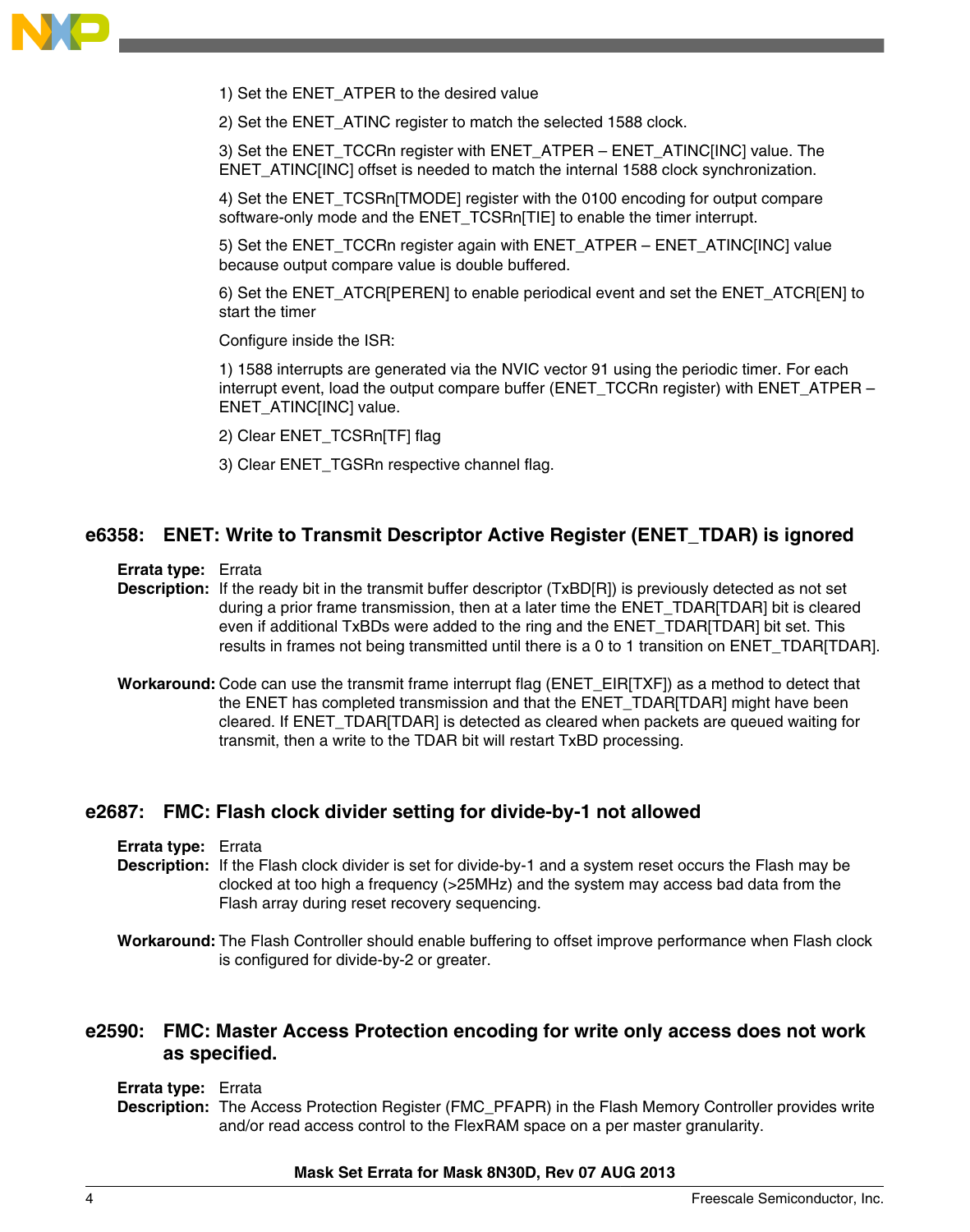

The eight two bit Master Access Protection fields in the FMC\_PFAPR are encoded as follows:

- 00 No access may be performed by this master
- 01 Read only accesses may be performed by this master
- 10 Write only accesses may be performed by this master
- 11 Read and Write accesses may be performed by this master

The "10" encoding (write only accesses) does not work as specified. This encoding blocks all accesses.

So, the "10" encoding functions the same as the "00" encoding. Due to this error, it is not possible to designate the FMC memory space as "write only" for any master.

Note that the only writable portion of the FMC memory space is the FlexRAM space.

**Workaround:** The "11" encoding, allowing read and write accesses, must be programmed to allow writes for a given master.

### **e3372: FTFL: Reset during an EEE program operation may result in an invalid EEE read access**

**Errata type:** Errata

**Description:** In rare occurrences, a reset during an EEE program operation may result in invalid EEE read access.

**Workaround:** Avoid a reset during EEE programming.

#### **e2781: FlexBus: False bus error on back-to-back writes when flash memory is secure**

**Errata type:** Errata

- **Description:** During back-to-back writes, the FlexBus incorrectly responds with a bus error on the second write when both of these conditions apply: the flash memory is secure (per the value of the FTFL module's FSEC[SEC] field), and the SIM's SOPT2[FBSL] field is 10b. This setting of the SOPT2[FBSL] field disallows instruction accesses but allows data accesses on the FlexBus interface when the flash memory is secure.
- **Workaround:** When the flash memory is secure and FlexBus instruction accesses are inhibited but data accesses are allowed, do not use back-to-back writes. Insert a delay or NOP instruction between the write operations.

### **e2616: FlexCAN: Module receives data frames sent by itself although the self reception feature is disabled**

**Errata type:** Errata

**Description:** The FlexCAN receives frames transmitted by itself although the self reception feature is disabled (MCR[SRX\_DIS] is asserted). As a result, the transmitted data is moved into Mailbox and the IFLAG is asserted.

> The error occurs when there is at least one reception Mailbox whose ID matches a frame that is being transmitted and the FlexCAN requests Freeze mode during the frame transmission.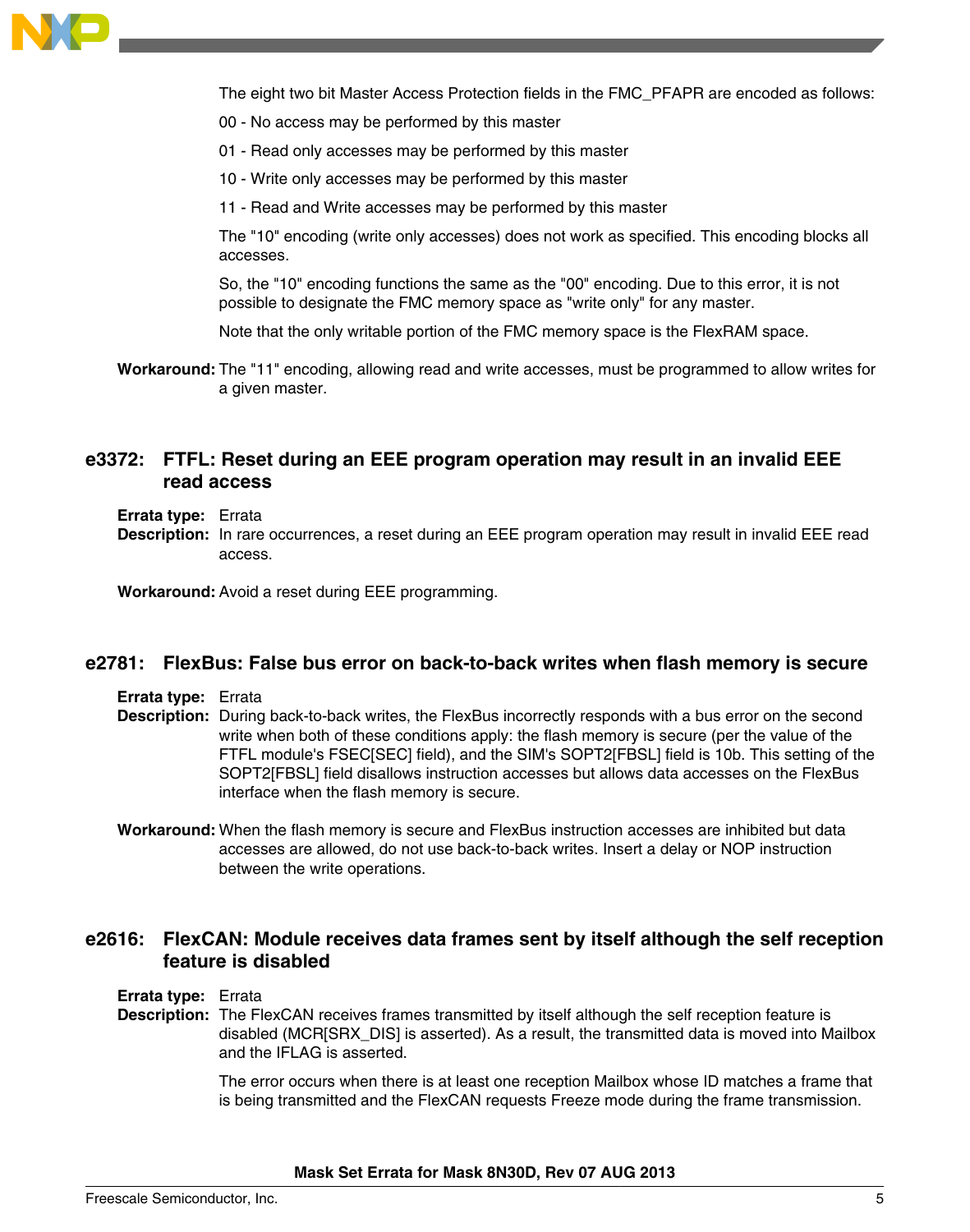

The occurrence of this error depends on the software strategy used to request Freeze Mode and how often Freeze Mode is requested during module operation.

**Workaround:** If the self reception feature is disabled (MCR[SRX\_DIS] = 1), in order to avoid receiving a self transmitted frame, Freeze Mode should only be requested when all Mailboxes that are configured as TX have been transmitted or aborted.

### **e3402: GPIO: XTAL pin cannot be used as GPIO if the ERCLKEN bit is set.**

#### **Errata type:** Errata

**Description:** XTAL pin cannot be used as GPIO if the ERCLKEN bit is set. Errata applies only when an external clock is being used (the crystal oscillator is not being used) and OSC\_CR[ERCLKEN] bit set to 1. In this specific case, the analog block of the crystal oscillator is enabled and the oscillator output is driving the XTAL pin even if the respective pin control register has been configured as a GPIO. This prevents the pin from being used as either an input or an ouput.

**Workaround:** If an external clock is not being used, then the OSCERCLK is not available and there is no need to set the ERCLKEN bit. If the ERCLKEN bit is not set then the XTAL pin can be used as a GPIO.

> If an external clock is being used but the OSCERCLK is not required, then the ERCLKEN bit should not be set and the XTAL pin can be used as a GPIO.

If an external clock is being used and the OSCERCLK is required and the ERCLKEN bit is set, then there is no workaround and the XTAL pin cannot be used as a GPIO.

# **e2793: I2C: MCU does not wake as expected from STOP or VLPS mode on subsequent address matches if previous address is mismatched**

#### **Errata type:** Errata

**Description:** The I2C module, acting as a slave on the I2C bus, does not wake as expected from normal STOP mode or VLPS mode on a valid address match if the previous address was not a match.

> When the external I2C master sends a non-matching address, the I2C slave state machine does not look for a start bit past the first start bit on the bus. Consequently, subsequent transmissions by the I2C master with a matching address do not, on the first matching address, wake the MCU from stop mode or VLPS via the I2C interrupt.

#### **Workaround:** There are multiple workarounds:

(1) The master must continually re-transmit the MCU's slave address upon not receiving a NACK from the slave device during the slave addressing phase of the transmission. For clarification, the master must perform the following:

- a) Send slave device address
- b) Check for ACK bit

c) If ACK was received, continue with data transmission. Else, send repeated start signal and repeat steps a-c.

NOTE: Due to the nature of the errata, the maximum number of retransmissions needed to wake the part is nine times.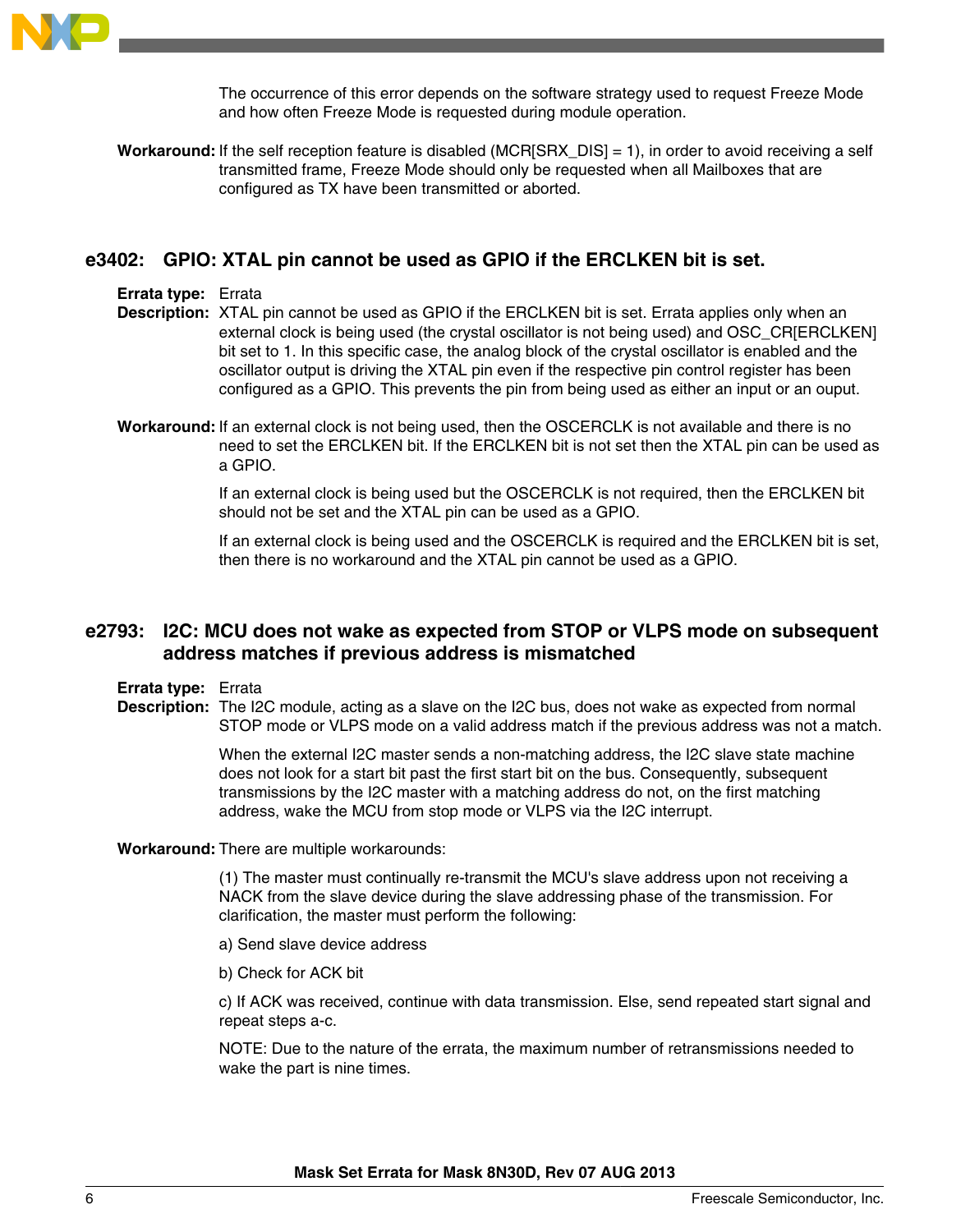

(2) When the MCU, operating as an I2C slave, is in STOP or VLPS mode: Ensure that the external I2C master sends a matching address to wake the slave MCU before it sends any transaction to other I2C slaves. The user must also ensure that MCU does not return to STOP or VLPS until after all packets to non-matching addresses have been sent.

(3) Use a pin interrupt (any pin, whether that pin is or is not being used by the active I2C module) to wake up the part before receiving I2C packets. NOTE: If using the SDA or SCL pin that the active I2C module is using, the part will wake-up on every I2C transaction on the bus.

(4) Use Wait mode instead of STOP or VLPS mode.

# **e3795: I2S: Fractional divider in SIM\_CLKDIV2 is not reset when recovering from VLLSx low power modes**

#### **Errata type:** Errata

**Description:** The Fractional divider in the SIM\_CLKDIV2 register is not reset when recovering from VLLSx low power modes.

**Workaround:** In order to reset the Fractional divider when recovering from VLLSx low power modes, the I2S clock gate must be enabled, then disabled, and re-enabled after exiting any VLLSx mode.

### **e3714: I2S: MCLK output is disabled in asynchronous mode**

**Errata type:** Errata

**Description:** When using I2S MCLK output in asynchronous mode, the output is disabled.

**Workaround:** In order to output MCLK, use synchronous mode (I2Sx\_CR[SYN]) along with setting the transmit direction to use an internally generated clock output through the serial transmit clock port (I2Sx\_TCR[TXDIR]).

### **e2674: LLWU: The LLWU glitch filter for pin and reset is not supported**

**Errata type:** Errata

**Description:** LLWU glitch filter for pin and reset is not supported. Do not enable the filters. Writing a 1 to FLTEP or FLTR bits in the LLWU\_CS register will result in abnormal LLWU behavior.

**Workaround:** It is recommended that the glitch filter functionality is not used. Always write a zero to the FLTEP or FLTR bits in the LLWU\_CS register. If filtering is required, external components or software filters are required.

# **e2678: MC: The MC\_SRS[PIN] is not always set after exiting a VLLS mode due to a RESET pin assertion**

#### **Errata type:** Errata

**Description:** When waking the device from VLLS low power modes via a RESET pin, the MC\_SRSL[PIN] bit is not reliably set on recovery and cannot be used to differentiate VLLS wakeup from the RESET pin from other low power mode wakeup sources enabled in the LLWU module. This condition is encountered when the device is in a VLLS low power mode and the RESET pin is held asserted for greater than 100us to initiate a VLLS wakeup.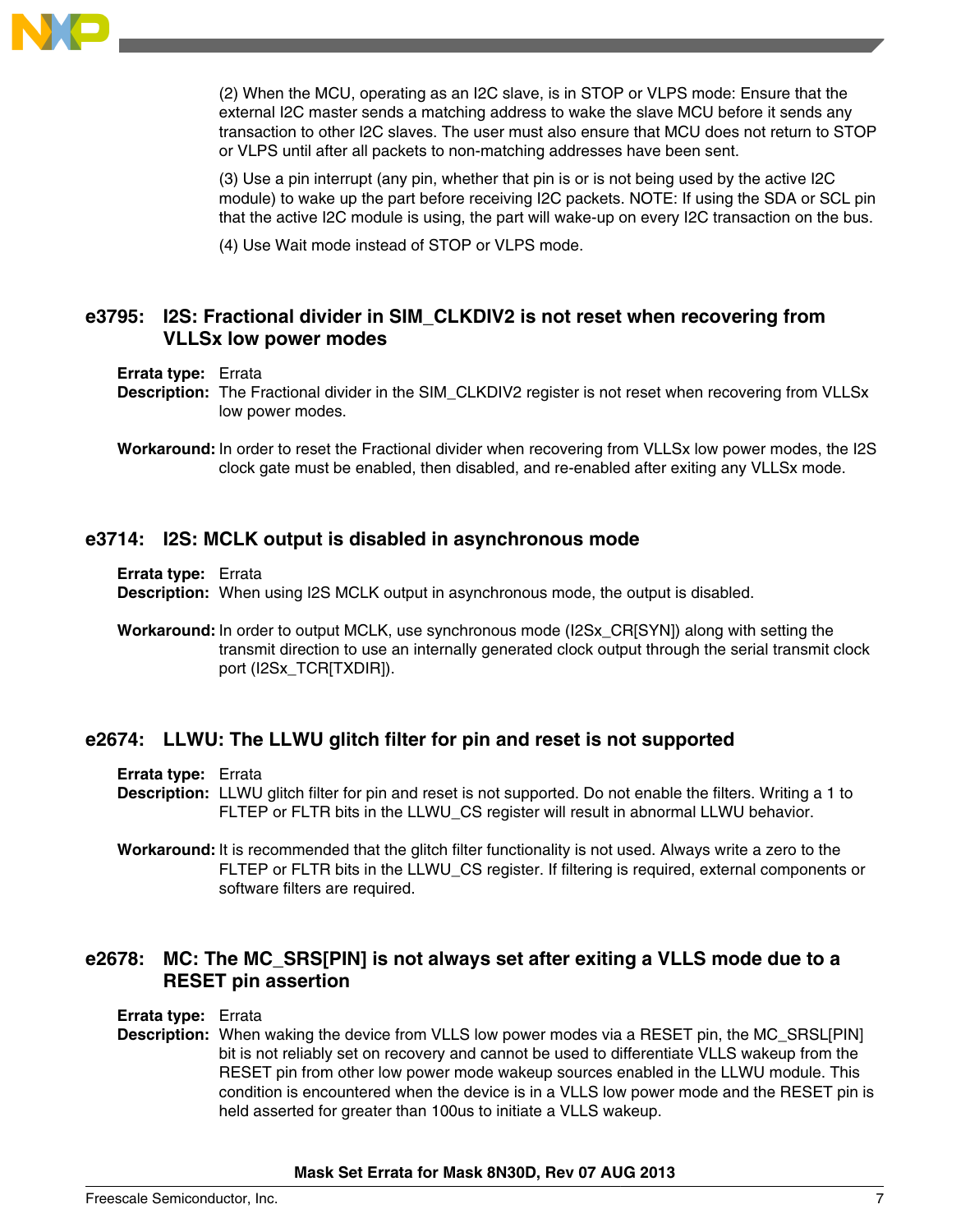

**Workaround:** When using the RESET pin as a wakeup trigger for exit from VLLS, ensure that the wakeup pulse is short in duration (<100us).

> An alternate workaround is to only use the MC\_SRS[WAKEUP] bit to indicate VLLS exit recoveries and reset initialization routines to not distinguish between RESET pin triggered recoveries and other sources of VLLS wakeup.

# **e2676: MC: When waking the system from VLLS modes via a RESET pin, the I/O are not immediately released to their reset state.**

- **Errata type:** Errata
- **Description:** When waking the system from VLLS modes via a RESET pin, the I/O are not immediately released to their reset state.

**Workaround:** The reset initialization/recovery software must set the LLWU\_CS[ACKISO] bit just as it would due to a low power wakeup via any of the other low power mode wakeup sources.

### **e3794: NVIC: NMI interrupt does not wakeup MCU from STOP and VLPS**

- **Errata type:** Errata
- **Description:** NMI interrupt does not wakeup MCU from STOP and VLPS when the bits CSYSPWRUPREQ and CDBGPWRUPREQ in the Control/Status Register of the DAP Port are cleared.
- **Workaround:** If a debugger connection is established, the CSYSPWRUPREQ and CDBGPWRUPREQ bits are set by default, so an NMI interrupt will wake up the MCU from STOP and VLPS modes. In the absence of a debug connection and after a POR event, the bits will be cleared and thus an NMI interrupt will not wake the MCU.

### **e6665: Operating requirements: Limitation of the device operating range**

- **Errata type:** Errata
- **Description:** Some devices, when power is applied, may not consistently begin to execute code under certain voltage and temperature conditions. Applications that power up with either VDD  $>= 2.0$ V or temperature >= -20C are not impacted. Entry and exit of low-power modes is not impacted.

**Workaround:** To avoid this unwanted behavior, one or both of these conditions must be met:

a) Perform power on reset of the device with a supply voltage (VDD) equal-to or greater-than 2.0 V , or

b) Perform power on reset of the device at a temperature at or above -20 C.

### **e6328: PMC: Incorrect exit from VLLSx modes**

#### **Errata type:** Errata

**Description:** When VDD < 1.9V, device may not return to run mode when exiting VLLSx modes. The device will remain in a non-operational state until VDD is lowered to force either an low-voltage detect (LVD) reset or a power-on-reset (POR) event.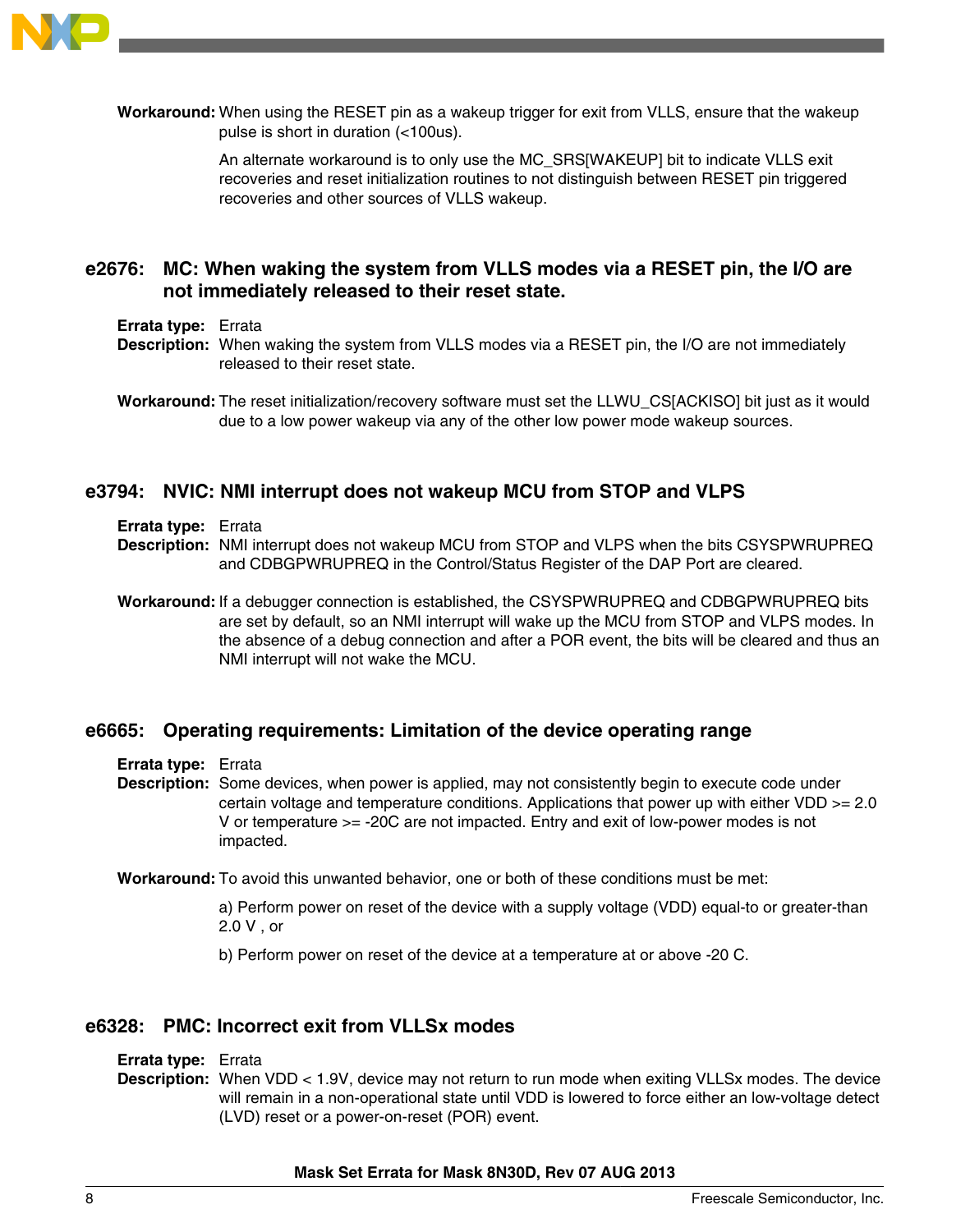

**Workaround:** Either use VLLSx with VDD > 1.9V or use another low power mode such as LLS.

# **e2542: PMC: Very Low Power Run (VLPR) and Very Low Power Wait (VLPW) power modes are not supported**

**Errata type:** Errata

**Description:** Very Low Power Run (VLPR) and Very Low Power Wait (VLPW) power modes are not supported.

**Workaround:** Do not use the part in these two power modes.

### **e2576: RTC: When the RTC is configured to allow supervisor access only, the write and read access registers can be modified in user mode**

**Errata type:** Errata

**Description:** When the RTC is configured to allow supervisor access only, the write and read access registers can be modified in user mode. A bus error is still generated.

**Workaround:** RTC supervisor mode access only option is not supported.

# **e3981: SDHC: ADMA fails when data length in the last descriptor is less or equal to 4 bytes**

- **Errata type:** Errata
- **Description:** A possible data corruption or incorrect bus transactions on the internal AHB bus, causing possible system corruption or a stall, can occur under the combination of the following conditions:
	- 1. ADMA2 or ADMA1 type descriptor
	- 2. TRANS descriptor with END flag

3. Data length is less than or equal to 4 bytes (the length field of the corresponding descriptor is set to 1, 2, 3, or 4) and the ADMA transfers one 32-bit word on the bus

- 4. Block Count Enable mode
- **Workaround:** The software should avoid setting ADMA type last descriptor (TRANS descriptor with END flag) to data length less than or equal to 4 bytes. In ADMA1 mode, if needed, a last NOP descriptor can be appended to the descriptors list. In ADMA2 mode this workaround is not feasible due to ERR003983.

#### **e3982: SDHC: ADMA transfer error when the block size is not a multiple of four**

**Errata type:** Errata

**Description:** Issue in eSDHC ADMA mode operation. The eSDHC read transfer is not completed when block size is not a multiple of 4 in transfer mode ADMA1 or ADMA2. The eSDHC DMA controller is stuck waiting for the IRQSTAT[TC] bit in the interrupt status register.

The following examples trigger this issue: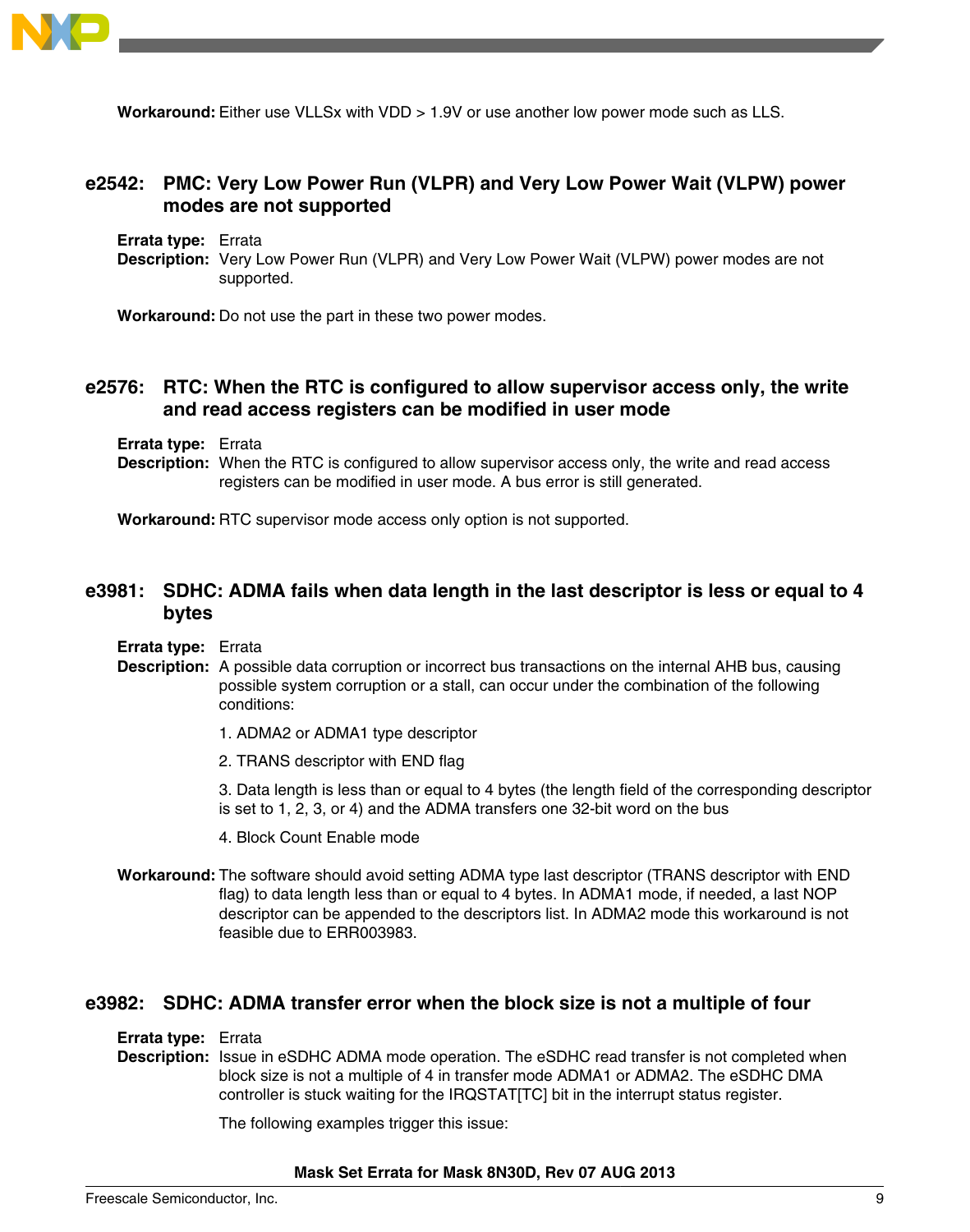

- 1. Working with an SD card while setting ADMA1 mode in the eSDHC
- 2. Performing partial block read
- 3. Writing one block of length 0x200

4. Reading two blocks of length 0x22 each. Reading from the address where the write operation is performed. Start address is 0x512 aligned. Watermark is set as one word during read. This read is performed using only one ADMA1 descriptor in which the total size of the transfer is programmed as 0x44 (2 blocks of 0x22).

**Workaround:** When the ADMA1 or ADMA2 mode is used and the block size is not a multiple of 4, the block size should be rounded to the next multiple of 4 bytes via software. In case of write, the software should add the corresponding number of bytes at each block end, before the write is initialized. In case of read, the software should remove the dummy bytes after the read is completed.

> For example, if the original block length is 22 bytes, and there are several blocks to transfer, the software should set the block size to 24. The following data is written/stored in the external memory:

- 4 Bytes valid data
- 4 Bytes valid data
- 4 Bytes valid data
- 4 Bytes valid data
- 4 Bytes valid data
- 2 Bytes valid data + 2 Byte dummy data
- 4 Bytes valid data
- 4 Bytes valid data
- 4 Bytes valid data
- 4 Bytes valid data
- 4 Bytes valid data
- 2 Bytes valid data + 2 Byte dummy data

In this example, 48 (24 x 2) bytes are transferred instead of 44 bytes. The software should remove the dummy data.

# **e4624: SDHC: AutoCMD12 and R1b polling problem**

#### **Errata type:** Errata

**Description:** Occurs when a pending command which issues busy is completed. For a command with R1b response, the proper software sequence is to poll the DLA for R1b commands to determine busy state completion. The DLA polling is not working properly for the ESDHC module and thus the DLA bit in PRSSTAT register cannot be polled to wait for busy state ompletion. This is relevant for all eSDHC ports (eSDHC1-4 ports).

**Workaround:** Poll bit 24 in PRSSTAT register (DLSL[0] bit) to check that wait busy state is over.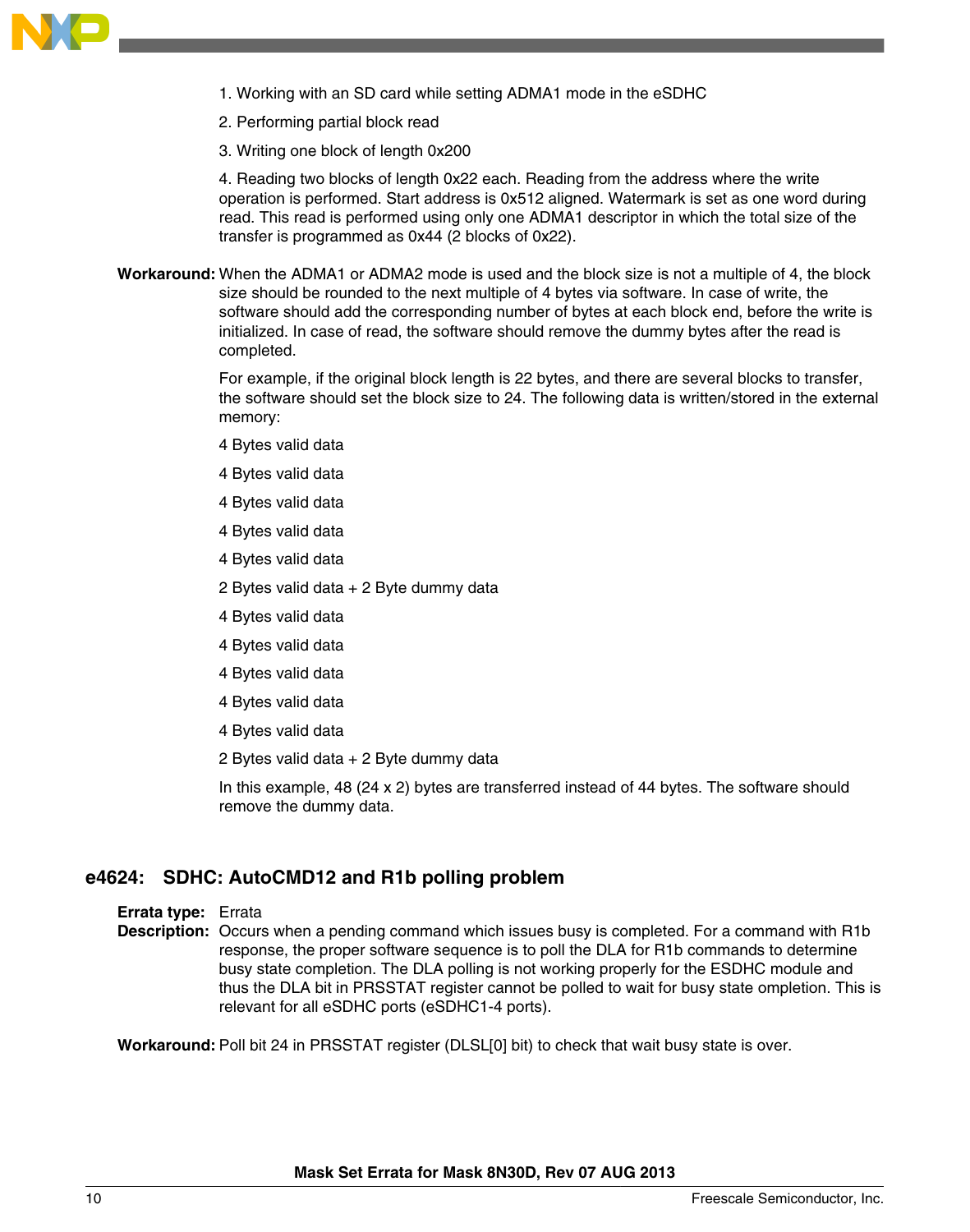

# **e3977: SDHC: Does not support Infinite Block Transfer Mode**

#### **Errata type:** Errata

**Description:** The eSDHC does not support infinite data transfers, if the Block Count register is set to one, even when block count enable is not set.

**Workaround:** The following software workaround can be used instead of the infinite block mode:

1. Set BCEN bit to one and enable block count

2. Set the BLKCNT to the maximum value in Block Attributes Register (BLKATTR) (0xFFFFfor 65535 blocks)

# **e4627: SDHC: Erroneous CMD CRC error and CMD Index error may occur on sending new CMD during data transfer**

**Errata type:** Errata

**Description:** When sending new, non data CMD during data transfer between the eSDHC and EMMC card, the module may return an erroneous CMD CRC error and CMD Index error. This occurs when the CMD response has arrived at the moment the FIFO clock is stopped. The following bits after the start bit of the response are wrongly interpreted as index, generating the CRC and Index errors.

The data transfer itself is not impacted.

The rate of occurrence of the issue is very small, as there is a need for the following combination of conditions to occur at the same cycle:

- The FIFO clock is stopped due to FIFO full or FIFO empty
- The CMD response start bit is received
- **Workaround:** The recommendation is to not set FIFO watermark level to a too small value in order to reduce frequency of clock pauses.

The problem is identified by receiving the CMD CRC error and CMD Index error. Once this issue occurs, one can send the same CMD again until operation is successful.

### **e3980: SDHC: Glitch is generated on card clock with software reset or clock divider change**

#### **Errata type:** Errata

- **Description:** A glitch may occur on the SDHC card clock when the software sets the RSTA bit (software reset) in the system control register. It can also be generated by setting the clock divider value. The glitch produced can cause the external card to switch to an unknown state. The occurrence is not deterministic.
- **Workaround:** A simple workaround is to disable the SD card clock before the software reset, and enable it when the module resumes the normal operation. The Host and the SD card are in a masterslave relationship. The Host provides clock and control transfer across the interface. Therefore, any existing operation is discarded when the Host controller is reset.

The recommended flow is as follows:

1. Software disable bit[3], SDCLKEN, of the System Control Register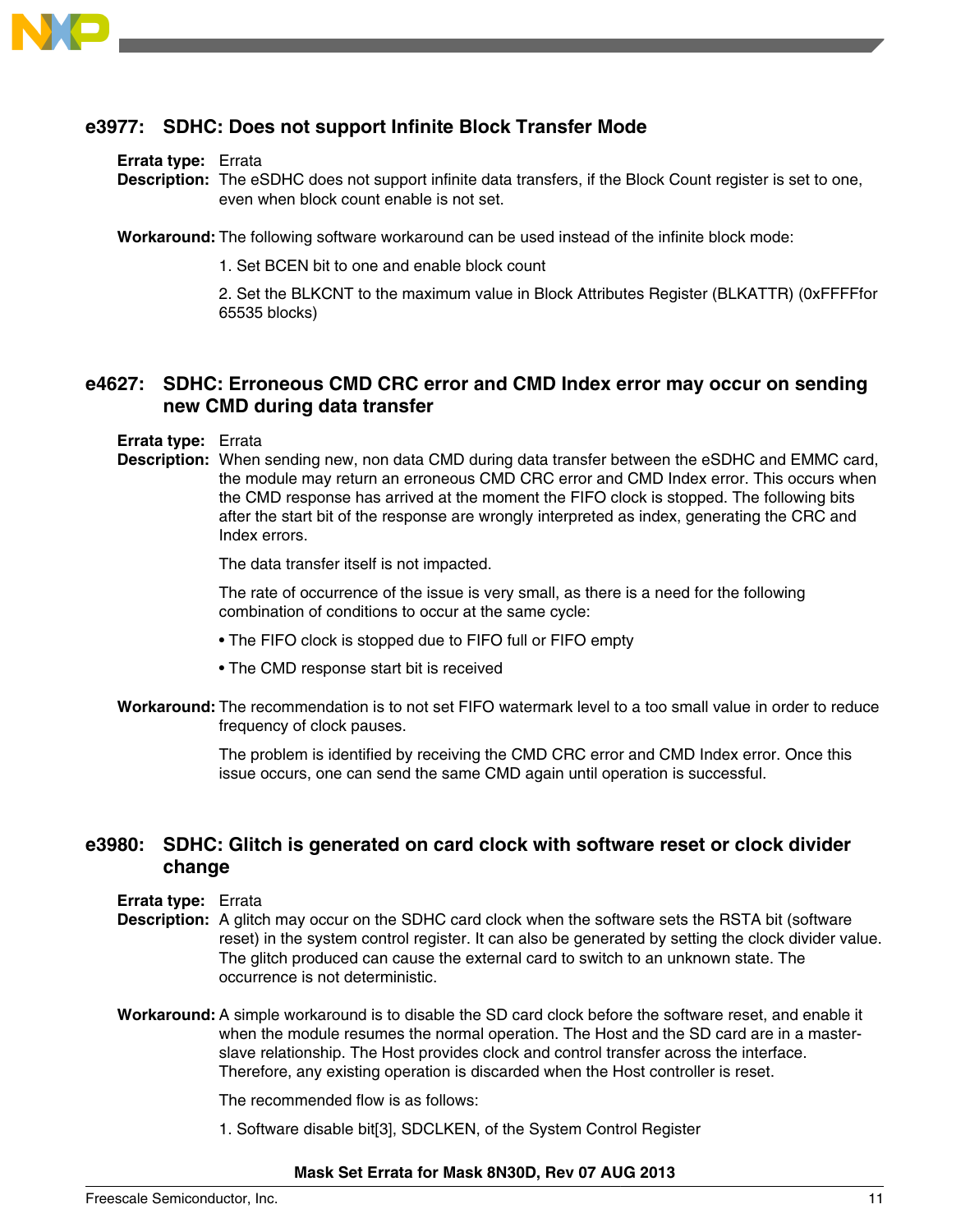

- 2. Trigger software reset and/or set clock divider
- 3. Check bit[3], SDSTB, of the Present State Register for stable clock
- 4. Enable bit[3], SDCLKEN, of the System Control Register.

Using the above method, the eSDHC cannot send command or transfer data when there is a glitch in the clock line, and the glitch does not cause any issue.

### **e3983: SDHC: Problem when ADMA2 last descriptor is LINK or NOP**

#### **Errata type:** Errata

**Description:** ADMA2 mode in the eSDHC is used for transfers to/from the SD card. There are three types of ADMA2 descriptors: TRANS, LINK or NOP. The eSDHC has a problem when the last descriptor (which has the End bit '1') is a LINK descriptor or a NOP descriptor.

> In this case, the eSDHC completes the transfers associated with this descriptor set, whereas it does not even start the transfers associated with the new data command. For example, if a WRITE transfer operation is performed on the card using ADMA2, and the last descriptor of the WRITE descriptor set is a LINK descriptor, then the WRITE is successfully finished. Now, if a READ transfer is programmed from the SD card using ADMA2, then this transfer does not go through.

**Workaround:** Software workaround is to always program TRANS descriptor as the last descriptor.

#### **e3978: SDHC: Software can not clear DMA interrupt status bit after read operation**

**Errata type:** Errata

- **Description:** After DMA read operation, if the SDHC System Clock is automatically gated off, the DINT status can not be cleared by software.
- **Workaround:** Set HCKEN bit before starting DMA read operation, to disable SDHC System Clock autogating feature; after the DINT and TC bit received when read operation is done, clear HCKEN bit to re-enable the SDHC System Clock auto-gating feature.

### **e3984: SDHC: eSDHC misses SDIO interrupt when CINT is disabled**

- **Errata type:** Errata
- **Description:** An issue is identified when interfacing the SDIO card. There is a case where an SDIO interrupt from the card is not recognized by the hardware, resulting in a hang.

If the SDIO card lowers the DAT1 line (which indicates an interrupt) when the SDIO interrupt is disabled in the eSDHC registers (that is, CINTEN bits in IRQSTATEN and IRQSIGEN are set to zero), then, after the SDIO interrupt is enabled (by setting the CINTEN bits in IRQSTATEN and IRQSIGEN registers), the eSDHC does not sense that the DAT1 line is low. Therefore, it fails to set the CINT interrupt in IRQSTAT even if DAT1 is low.

Generally, CINTEN bit is disabled in interrupt service.

The SDIO interrupt service steps are as follows:

1. Clear CINTEN bit in IRQSTATEN and IRQSIGEN.

2. Reset the interrupt factors in the SDIO card and write 1 to clear the CINT interrupt in IRQSTAT.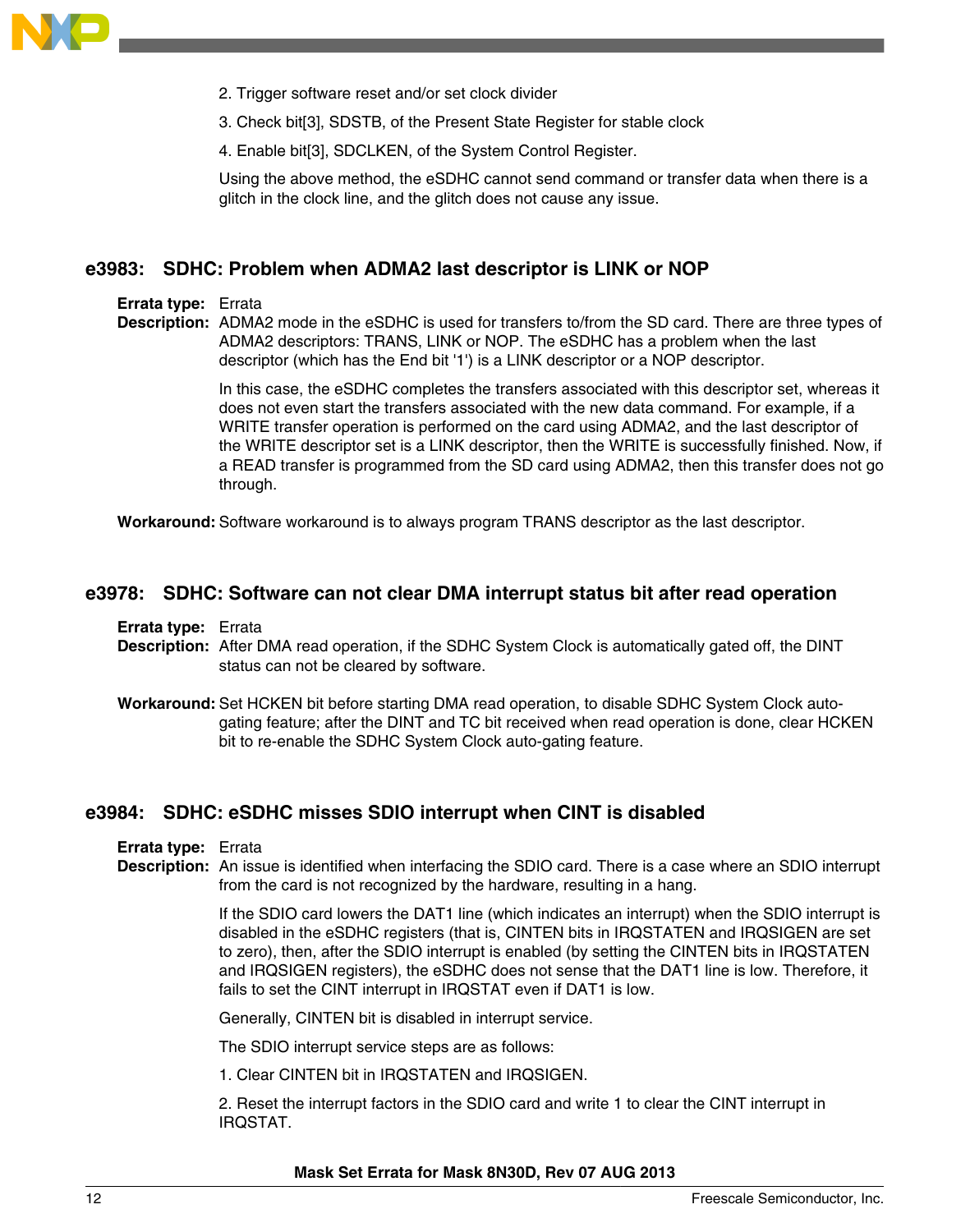

3. Re-enable CINTEN bit in IRQSTATEN and IRQSIGEN.

If a new SDIO interrupt from the card occurs between step 2 and step 3, the eSDHC skips it.

**Workaround:** The workaround interrupt service steps are as follows:

1. Clear CINTEN bit in IRQSTATEN and IRQSIGEN.

2. Reset the interrupt factors in the SDIO card and write 1 to clear CINT interrupt in IRQSTAT.

3. Clear and then set D3CD bit in the PROCTL register. Clearing D3CD bit sets the reverse signal of DAT1 to low, even if DAT1 is low. After D3CD bit is re-enabled, the eSDHC can catch the posedge of the reversed DAT1 signal, if the DAT1 line is still low.

4. Re-enable CINTEN bit in IRQSTATEN and IRQSIGEN.

### **e5708: SLCD: LCD waveforms can exceed voltage specification for 3V or 5V glass**

**Errata type:** Errata

**Description:** The LCD controller power supply can be sourced using VDD, internal regulated voltage VIREG, or an external supply on the VLL3. Using the internal Vireg (VSUPPLY[1:0] = 11, LCD GCR  $[RVEN] = 1$ , and LCD GCR $[CPSEL] =1$ ) to generate the LCD bias voltages can cause the generated LCD waveform voltages to go out of specification for 3V and 5V glass. For LCD GCR[HREFSEL] = 0, Vireg = 1V, but bias voltages can exceed specificationVLL1  $>$ 1V, VLL2 > 2V, and VLL3 > 3V. For LCD GCR $[HREFSEL] = 1$  Vireg = 1.67V, but the bias voltages can exceed specification VLL1>1.67, VLL2 >3.3V, and VLL3>5V.

**Workaround:** Use an alternate LCD power supply configuration.

1. Vdd can be used as the LCD controller power supply.

a. For VSUPPLY[1:0] = 00 and LCD\_GCR[CPSEL1] = 1, Vdd is used to drive VLL2. For 3V glass Vdd must be 2V and for 5V glass Vdd must be 3.3V.

b. For VSUPPLY[1:0] = 01 and LCD GCR[CPSEL1] = 1, Vdd is used to drive VLL3. For 3V glass Vdd must be 3V and for 5V glass Vdd must be 5V.

2. Drive VLL3 with an external supply VSUPPLY $[1:0] = 11$  and LCD GCR  $[RVEN] = 0$ .

a. For 3V glass VLL3 must equal 3V. The resistor bias network or charge pump can be used to generate VLL1 and VLL2. Note, VLL3 should never be externally driven to any level other than VDD.

# **e2591: TSI: TSI\_SCANC[SMOD] behaves as an inactive time instead of a scan period value**

**Errata type:** Errata

**Description:** TSI\_SCANC[SMOD] should configure the scanning interval. TSI\_SCANC[SMOD] interacts with the TSI\_SCANC[AMCLKS] prescaler to configure this interval: Reference clock -> AMCLKS -> SMOD. So the interval frequency should be: Reference clock / AMCLKS prescaler / SMOD. However, it is working as an inactive time. Therefore, when an SMOD value is configured, the TSI will scan all the enabled electrodes and then be inactive for as much time as the SMOD and AMCLKS registers are configured.

**Workaround:** TSI\_SCANC[SMOD] is designed to provide a predictable and configurable scanning interval. Depending on the scenario, there are three possible workarounds: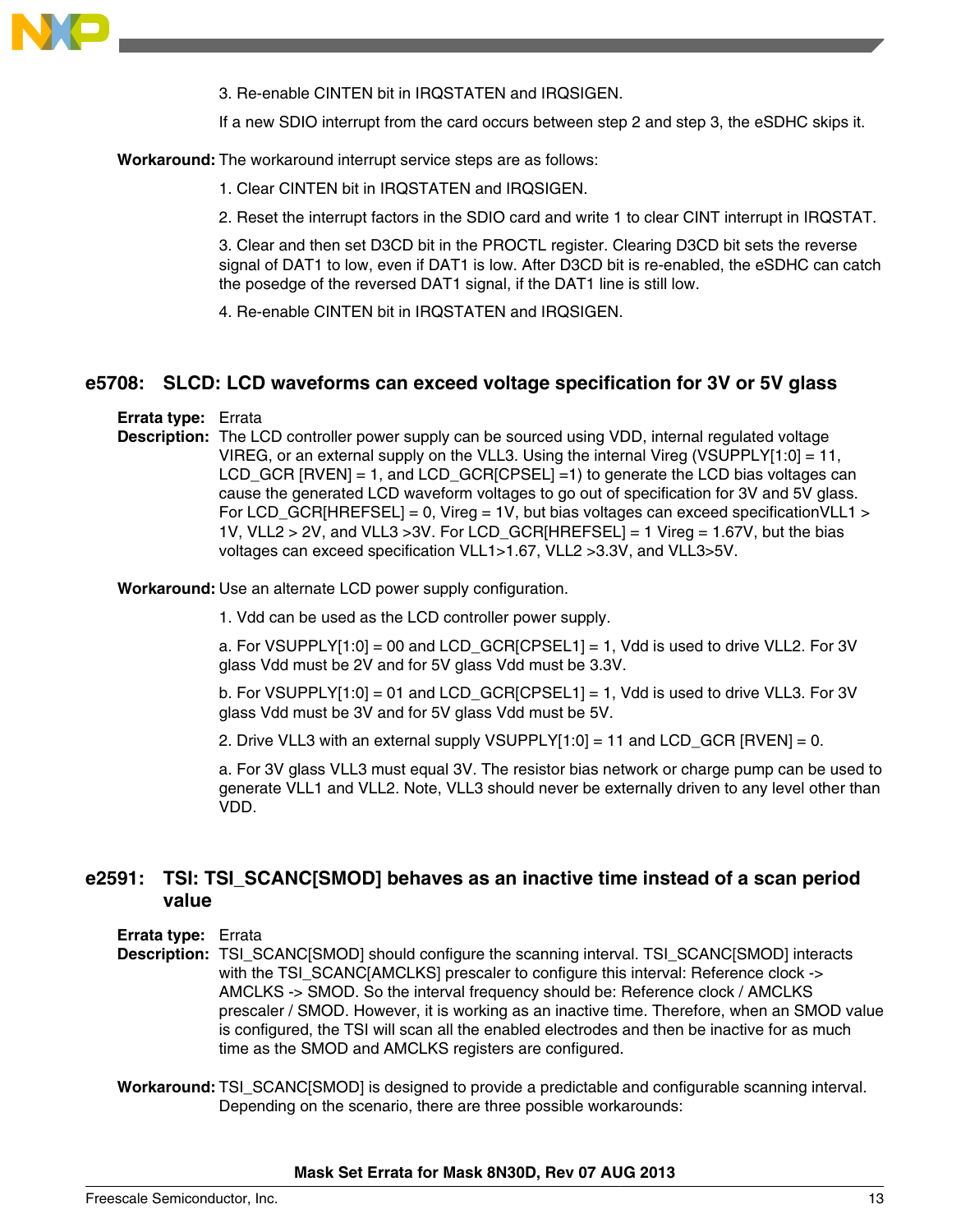

1. When SMOD = 0, the TSI will continuously scan without a pause between scans. This scan time is dependent on the electrode capacitance value and the current configured for the electrode. If the application will use only the out-of-range interrupt and it is not necessary to continually log each measured value after each scan, then an adequate threshold configuration and SMOD = 0 will cause the TSI to only interrupt or enable the out-of-range flag whenever there is a touch detected.

2. Manually control scanning time: use a time base to trigger single scans with the TSI\_GENCS[SWTS] bit with the desired period. This workaround is recommended when a stable, predictable scan period is desired.

3. Use SMOD as a complement to the scanning time. The scanning time depends on the capacitance of the external electrodes. As mentioned above, the SMOD will currently control how much time the TSI is inactive after a scan so assumming the normal scan and the inactive time SMOD is currently determining will give a variable scanning period. If the application doesn't require an exact scanning period, this mode is recommended because adding inactive time after each scan will save power between scans.

# **e2638: TSI: The counter registers are not immediately updated after the EOSF bit is set.**

- **Errata type:** Errata
- **Description:** The counter registers are not immediately updated after the end of scan event (EOSF is set). The counter registers will become available 0.25 ms after the EOSF flag is set. This also applies for the end-of-scan interrupt, as it is triggered with the EOSF flag. This behavior will occur both in continuous scan and in software triggered scan modes.
- **Workaround:** Insert a delay of 0.25 ms or greater prior to accessing the counter registers after an end of scan event or an end of scan interrupt that is triggered by the EOSF flag. This delay does not need to be a blocking delay, so it can be executing other actions before reading the counter registers. Notice that the out-of-range flag (OUTRGF) and interrupt occur after the counters have been updated, so if the OUTRGF flag is polled or the out-of-range interrupt is used, the workaround is not necessary.

### **e2582: UART: Flow control timing issue can result in loss of characters**

#### **Errata type:** Errata

- **Description:** When /RTS flow control signal is used in receiver request-to-send mode, the /RTS signal is negated if the number of characters in the Receive FIFO is equal to or greater than the receive watermark. The /RTS signal will not negate until after the last character (the one that makes the condition for /RTS negation true) is completely received and recognized. This creates a delay between the end of the STOP bit and the negation of the /RTS signal. In some cases this delay can be long enough that a transmitter will start transmission of another character before it has a chance to recognize the negation of the /RTS signal (the /CTS input to the transmitter).
- **Workaround:** For UARTs that implement an eight entry FIFO: When the FIFO is enabled, the receive watermark should be set to seven or less. This will ensure that there is space for at least one more character in the FIFO when /RTS negates. So in this case no data would be lost.

For UARTs without a FIFO (or if the FIFO is disabled): Delay might need to be added between characters on the transmit side in order to allow time for the negation of /RTS to be recognized before the next character is sent.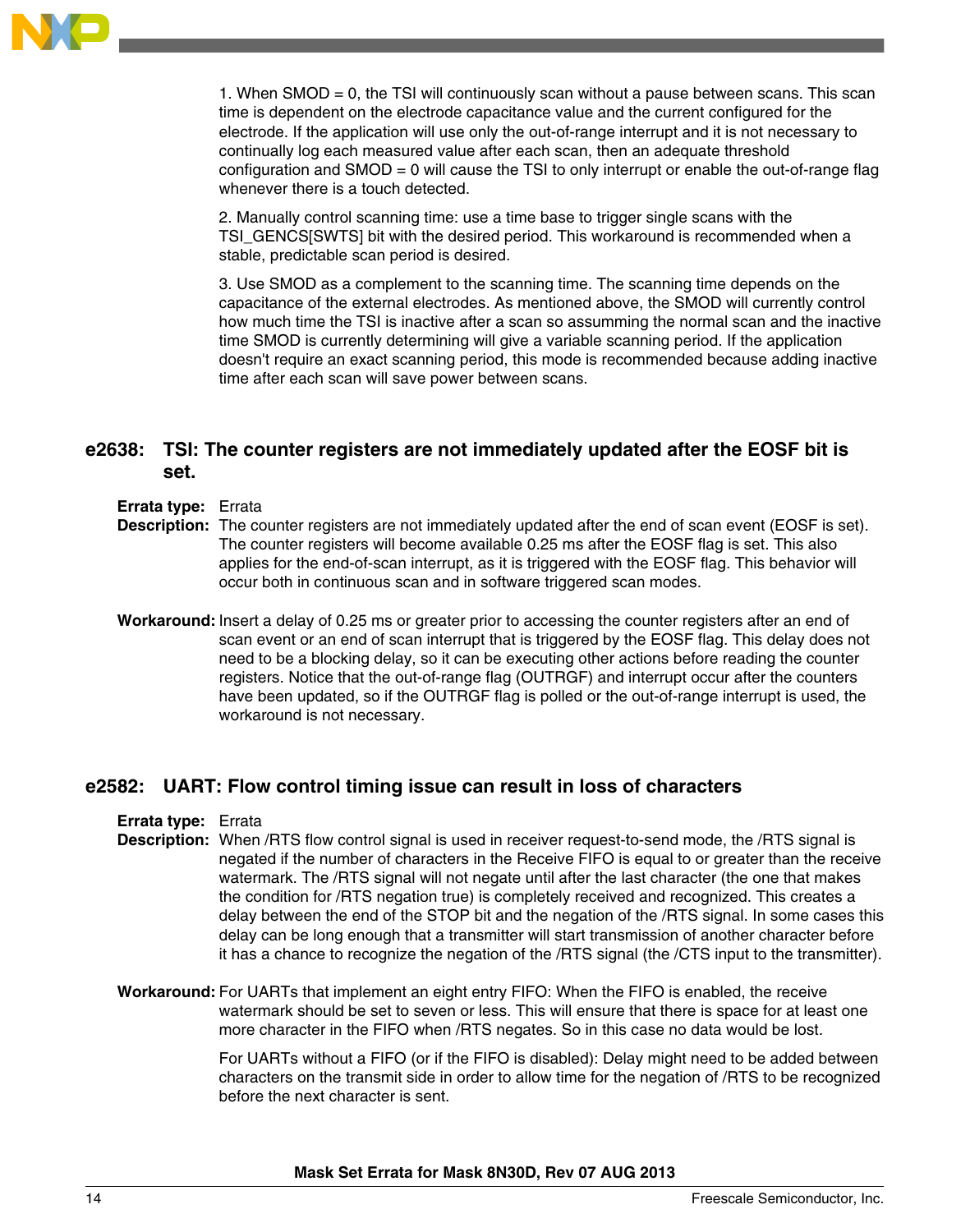

### **e4945: UART: ISO-7816 T=1 mode receive data format with a single stop bit is not supported**

#### **Errata type:** Errata

- **Description:** Transmission of ISO-7816 data frames with single stop bit is supported in T=1 mode. Currently in order to receive a frame, two or more stop bits are required. This means that 11 ETU reception based on T=1 protocol is not supported. T=0 protocol is unaffected.
- **Workaround:** Do not send T=1, 11 ETU frames to the UART in ISO-7816 mode. Use 12 ETU transmissions for T=1 protocol instead.

### **e3892: UART: ISO-7816 automatic initial character detect feature not working correctly**

### **Errata type:** Errata

- **Description:** The ISO-7816 automatic initial character detection feature does not work. The direct convention initial character can be detected correctly, but the inverse convention initial character will only be detected if the S2[MSBF] and S2[RXINV] bits are set. This defeats the purpose of the initial character detection and automatic configuration of the S2[MSBF], S2[RXINV], and C3[TXINV] bits.
- **Workaround:** Use software to manually detect initial characters. Configure the UART with S2[MSBF] and S2[RXINV] cleared. Then check UART receive characters looking for 0x3B or 0x03. If 0x3B is received, then the connected card is direct convention. If 0x03 is received, then the connected card is inverse convention. If an inverse convention card is detected, then software should set S2[MSBF], S2[RXINV], and C3[TXINV].

# **e2584: UART: Possible conflicts between UART interrupt service routines and DMA requests**

#### **Errata type:** Errata

**Description:** If the UARTn S1[RDRF] and/or UARTn S1[TDRE] flags are being used to generate DMA requests, there is a possible conflict that could occur if an interrupt service routine (ISR) or other code is used to clear any of the other flags in the UARTn\_S1 register. The flags in the UARTn\_S1 register use a side effect clearing mechanism where the procedure is to read the status register and then perform a read or write of the data register to clear the flag. If a DMA request for a flag bit is asserted while an ISR for another flag bit is executing, then in the process of clearing the ISR's flag bit, the ISR can also clear the flag bit for the DMA request, thereby negating the DMA request before the DMA responds to it. This could potentially cause servicing of the DMA event to be missed.

> For example, assume a DMA request is being asserted for the RDRF flag. At the same time, the parity error flag (PF) sets and triggers an ISR. To clear the PF flag bit, the ISR must read the status register and read the data register. In the process, the RDRF flag would also be cleared, causing the DMA request to negate. If the DMA request asserts after the DMA has already prepared its next transfer, then it might still read from the data register, potentially causing an underflow.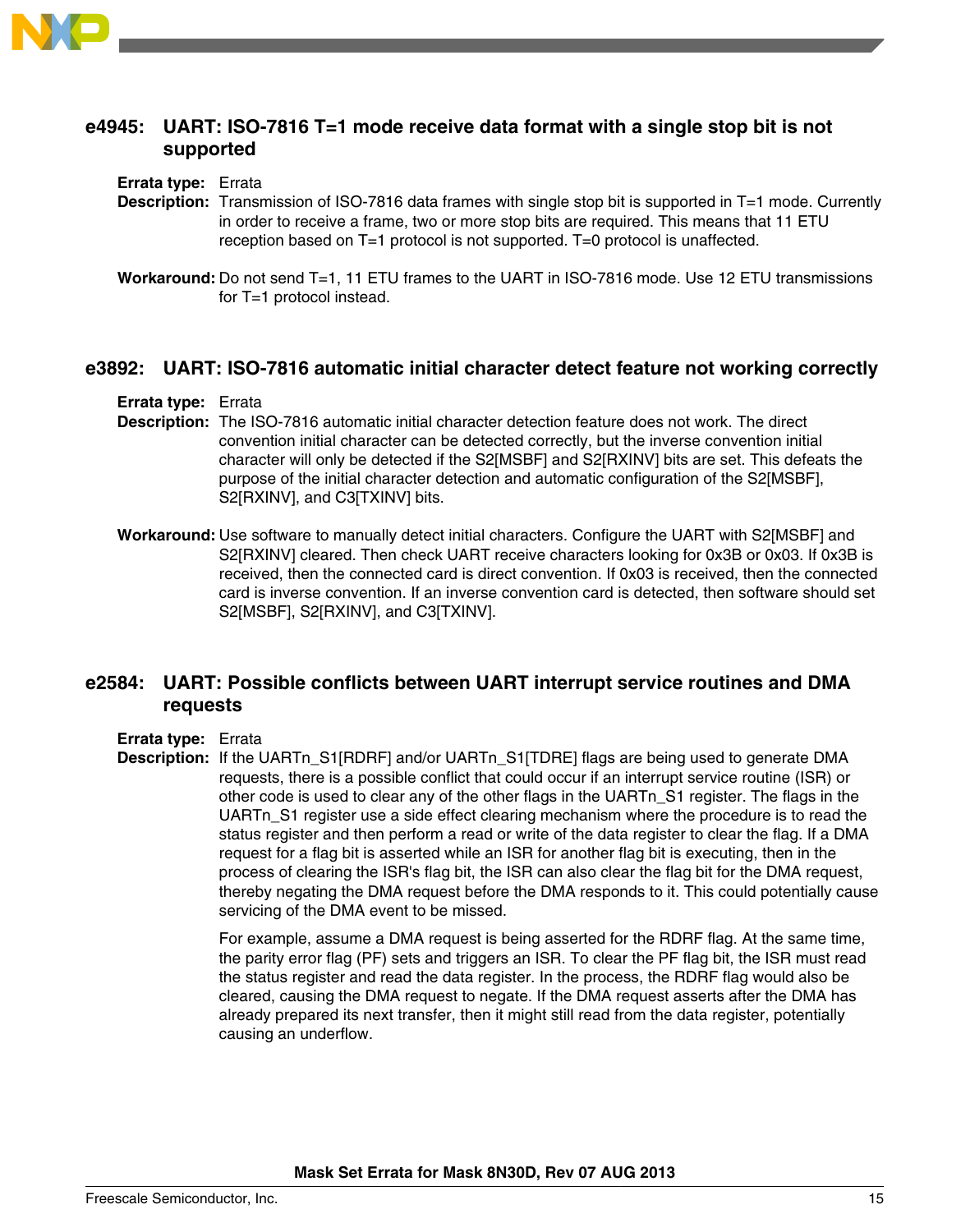

**Workaround:** When possible, avoid enabling the UART for DMA requests and interrupts simultaneously. If error interrupts are needed while DMA requests are active, then the error ISR can be used to abort the current DMA transfer (by disabling the DMA request inside the UART and/or disabling the external request for the DMA channel) before clearing any error flags in the UARTn\_S1 register.

# **e5704: UART: TC bit in UARTx\_S1 register is set before the last character is sent out in ISO7816 T=0 mode**

**Errata type:** Errata

- **Description:** When using the UART in ISO-7816 mode, the UARTx S1[TC] flag sets after a NACK is received, but before guard time expires.
- **Workaround:** If using the UART in ISO-7816 mode with T=0 and a guard time of 12 ETU, check the UARTn S1[TC] bit after each byte is transmitted. If a NACK is detected, then the transmitter should be reset.

The recommended code sequence is: UART0 C2 &= ~UART C2 TE MASK; //make sure the transmitter is disabled at first UART0 C3  $\models$  UART C3 TXDIR MASK; //set the TX pin as output UART0 C2 = UART C2 TE MASK; //enable TX UART0\_C2 |= UART\_C2\_RE\_MASK; //enable RX to detect NACK  $for(i=0;i$ { while(!(UART0\_S1&UART\_S1\_TDRE\_MASK)){}  $UARTO_D = data[i];$ while(!(UART0\_S1&UART\_S1\_TC\_MASK)){}//check for NACK if(UART0\_IS7816 & UART\_IS7816\_TXT\_MASK)//check if TXT flag set { /\* Disable transmit to clear the internal NACK detection counter \*/ UART0\_C2 &= ~UART\_C2\_TE\_MASK; UART0\_IS7816 = UART\_IS7816\_TXT\_MASK;// write one to clear TXT UART0  $C2$  = UART  $C2$  TE MASK; // re-enable transmit } } UART0 C2 &= ~UART C2 TE\_MASK; //disable after transmit

# **e5928: USBOTG: USBx\_USBTRC0[USBRESET] bit does not operate as expected in all cases**

**Errata type:** Errata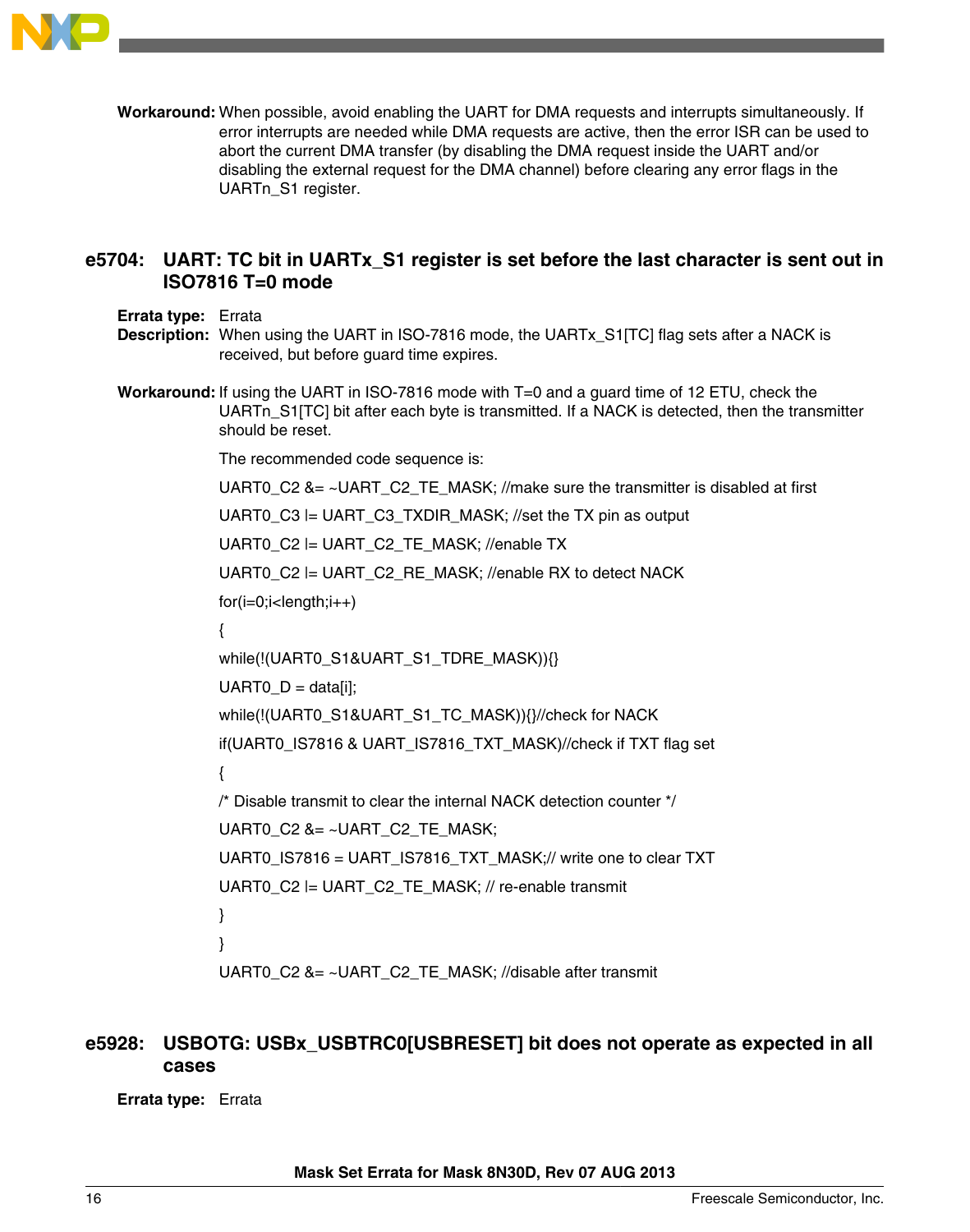

**Description:** The USBx USBTCR0[USBRESET] bit is not properly synchronized. In some cases using the bit can cause the USB module to enter an undefined state.

**Workaround:** Do not use the USBx\_USBTCR0[USBRESET] bit. If USB registers need to be written to their reset states, then write those registers manually instead of using the module reset bit.

### **e3796: USBREG: Cannot use USB Regulator standby mode when output is powering MCU via VDD.**

**Errata type:** Errata **Description:** Cannot use USB Regulator standby mode when output is powering MCU via VDD.

**Workaround:** This feature is not supported.

### **e2686: WDOG: A watchdog reset while the system is in STOP or VLPS modes causes an incorrect wakeup sequence**

**Errata type:** Errata

- **Description:** A watchdog reset while the system is in STOP or VLPS modes causes an incorrect wakeup sequence
- **Workaround:** The watchdog should not be configured to continue operation when the system has entered STOP or VLPS.